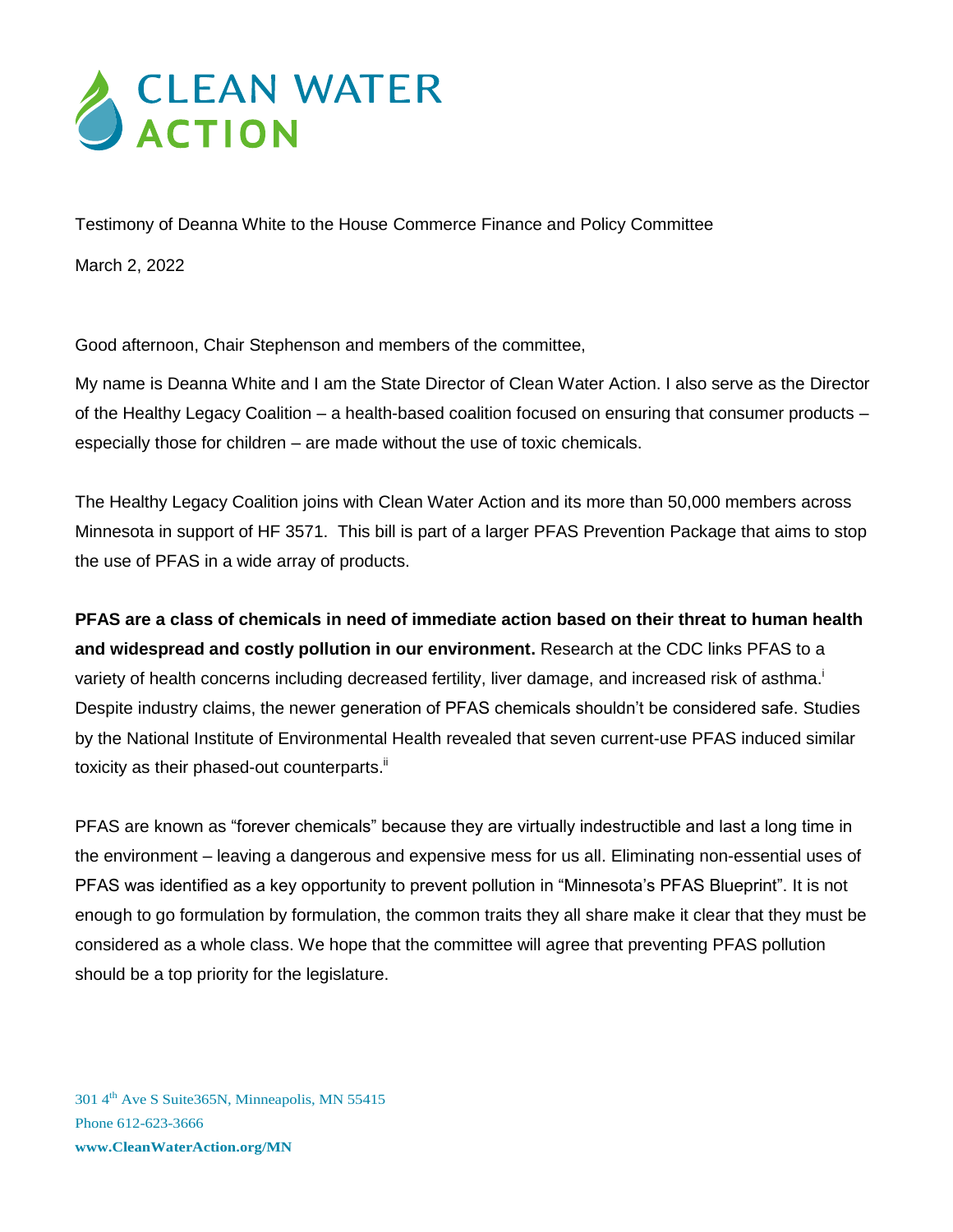The bill before the committee prohibits PFAS in juvenile products – items that children come in close contact with. *Children should not be exposed to hazardous chemicals where they eat, sleep, and play.* Yet product testing has found PFAS in a variety of products for infants and kids under 12 years of age. The products in which PFAS was detected include baby bibs, car seats, and mattresses.  $^{\text{III}}$ 

Children are more vulnerable to health impacts from chemicals because low levels of exposure can disrupt key stages of development. PFAS in particular is especially harmful to children. A review of 64 health studies found positive associations between childhood exposure to PFAS and asthma, high cholesterol, and reduced kidney function. <sup>iv</sup> It is not fair to expect already overburdened parents to have to conduct research projects for every product they buy. Children deserve to be protected and parents deserve to know that they can trust the products that they buy for their children to be safe. Some manufacturers are making products without PFAS, but it can be difficult to know for sure and there are not always affordable options available.

**While this market movement is welcome, we need strong policies to stop the widespread use of PFAS chemicals whose entire lifecycle is hazardous to people and the environment.** It is not enough to rely on market forces to ensure that our communities are protected. We must address PFAS in all parts of the supply chain. These bans will help ensure that all manufacturers and retailers are held to the same standard and that their employees and customers are protected.

When PFAS containing products are used and disposed of, PFAS can migrate out of these products into the environment, including groundwater, and sewage sludge. As a result of the widespread use of PFAS, more and more communities are being forced to address PFAS contamination in their drinking water sources.

The difficulty and expense in treating PFAS contamination is an unfair burden on taxpayers and water systems. We know that a growing number of Americans are drinking water containing PFAS and that is not an acceptable cost of doing business.